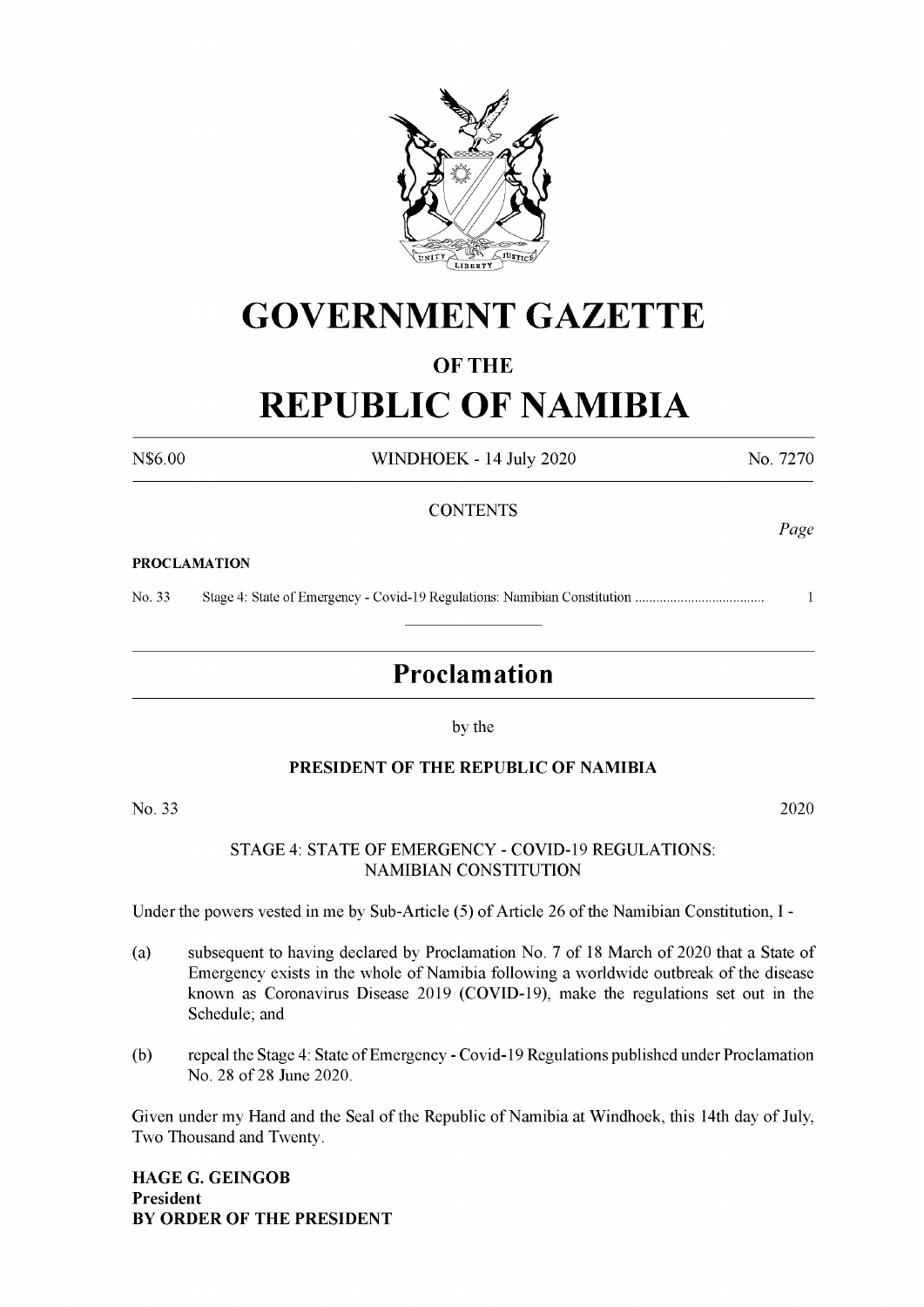#### **ARRANGEMENT OF REGULATIONS**

- 1. Definitions
- 2. Application of regulations
- 3. Specified period
- 4. Restrictions relating to schools, higher education institutions and other educational institutions
- 5. Wearing ofmasks
- 6. Gatherings
- 7. Restrictions relating to liquor
- 8. Restrictions relating to certain businesess, operations and activities
- 9. Additional provisions relating to workplace
- 10. Prohibitions relating to entering Namibia
- 11. Quarantine and COVID-19 testing
- 12. Restrictions relating to transportation of goods and persons
- 13. Applicability of Act No. 1 of 2015
- 14. Offences and penalties
- 15. Regulations to bind State

#### **Definitions**

**1.** In these regulations -

"authorised officer" means -

- (a) the Director referred to in section 32 ofthe Disaster Risk Management Act, 2012 (Act No. 10 of 2012);
- (b) a member ofthe Namibian Police as defined in section <sup>1</sup> ofthe Police Act, 1990 (Act No. 19 of 1990);
- (c) a member of the municipal police service referred to in section  $43C$  of the Police Act, 1990 (Act No. 19 of 1990);
- (d) a member of the Defence Force as defined in section 1 of the Defence Act, 2002 (Act No.1) of 2002);
- (e) a correctional officer as defined in section <sup>1</sup> ofthe Correctional Service Act, 2012 (Act No. 9 of 2012);
- $(f)$  an immigration officer as defined in section 1 of the Immigration Control Act;
- (g) an officer as defined in section <sup>1</sup> of Customs and Excise Act, 1998 (Act No. 20 of 1998) charged with the responsibility of enforcing the customs and excise legislation; and
- (h) any other staffmember designated or person appointed as an authorised officer under section 32 of the Disaster Risk Management Act, 2012 (Act No. 10 of 2012);

"COVID-19" means the coronavirus disease of 2019 which is caused by severe acute respiratory syndrome coronavirus 2 (SARS-CoV-2);

"head ofthe institution" means the administrative head of a public institution and the chief executive officer or the equivalent of a chief executive officer of a private institution;

"health regulations" means the health regulations published under Sub-Article (5) of Article 26 of the Namibian Constitution;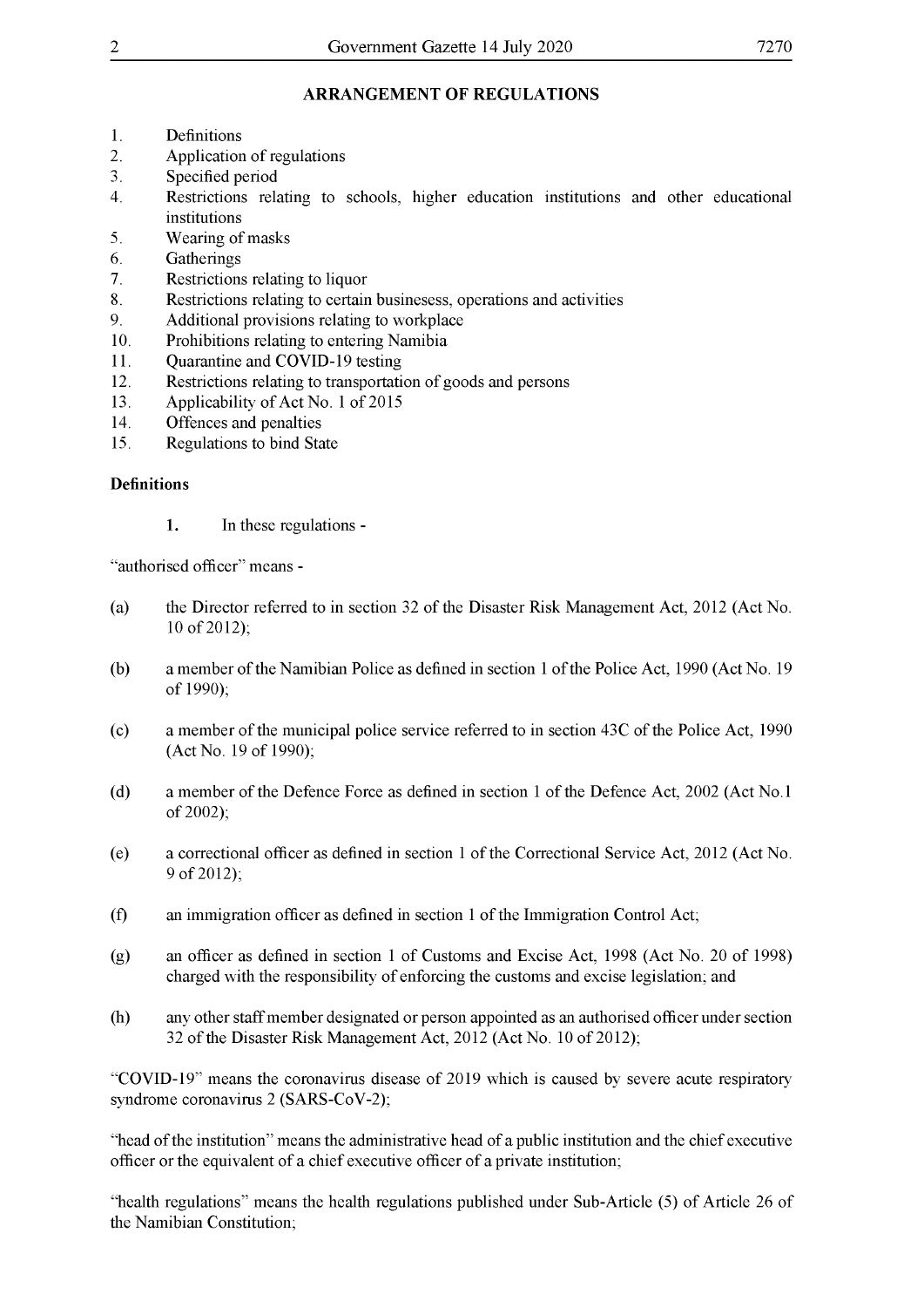"higher education institution" means an institution that provides learning programmes leading to qualifications higher than grade 12 or its equivalent;

"Immigration Control Act" means the Immigration Control Act, 1993 (Act No. 7 of 1993);

"liquor" means any spirits, wine, beer, cider or other beverage, including a traditional beverage which contains alcohol, and intended for human consumption but excludes any substance that contains alcohol but used or is intended to be used for medicinal purposes;

"Liquor Act" means the Liquor Act, 1998 (Act No. 6 of 1998);

"mask" means a covering made of any suitable material that is worn on and around a person's nose and mouth so as to fully cover that person's nose and mouth for purposes of preventing the transmission of the severe acute respiratory syndrome coronavirus 2 (SARS-CoV-2);

"Public and Environmental Health Act" means the Public and Environmental Health Act, 2015 (Act No. 1 of 2015);

"school" means a school as defined in section 1 of the Education Act, 2001 (Act No. 16 of 2001);

"specified period" means the period referred to in regulation 3 and indicating Stage 4 of the State of Emergency as determined by Cabinet;

"vehicle" means a motor vehicle, a locomotive, an aircraft or a vessel; and

"vulnerable employee" means an employee who is pregnant, an employee who is a nursing mother, an employee with a pre-existing condition such as a heart disease, high blood pressure, respiratory problems, obesity, diabetes, tuberculosis or a condition which might compromise the immune system of the employee.

#### **Application of regulations**

**2.** (1) These regulations apply to the whole of Namibia during the specified period but they do not apply to the Erongo Region for the duration of the specified period referred to in regulation 3 of the Stage 3: State of Emergency - Covid-19 Regulations: Erongo Region published under Proclamation No. 26 of 22 June 2020, except as provided in subregulation (2).

(2) Despite subregulation (1), regulations 10, 11 and 12 apply to the Erongo Region for the duration of the specified period referred to in regulation 3 of the Stage 3: State of Emergency -Covid-19 Regulations: Erongo Region published under Proclamation No. 26 of 22 June 2020.

(3) On the expiry ofthe specified period referred to in regulation <sup>3</sup> ofthe Stage 3: State of Emergency - Covid-19 Regulations: Erongo Region published under Proclamation No. 26 of 22 June 2020, these regulations will apply to the Erongo Region unless the President under Sub-Article (5) of Article 26 of the Namibian Constitution determines otherwise.

(4) If there is a conflict between the provisions of these regulations and any other law the provisions of these regulations prevail.

#### **Specified period**

**3.** The specified period is from the date of commencement of these regulations and ends at 24:00 on 17 September 2020.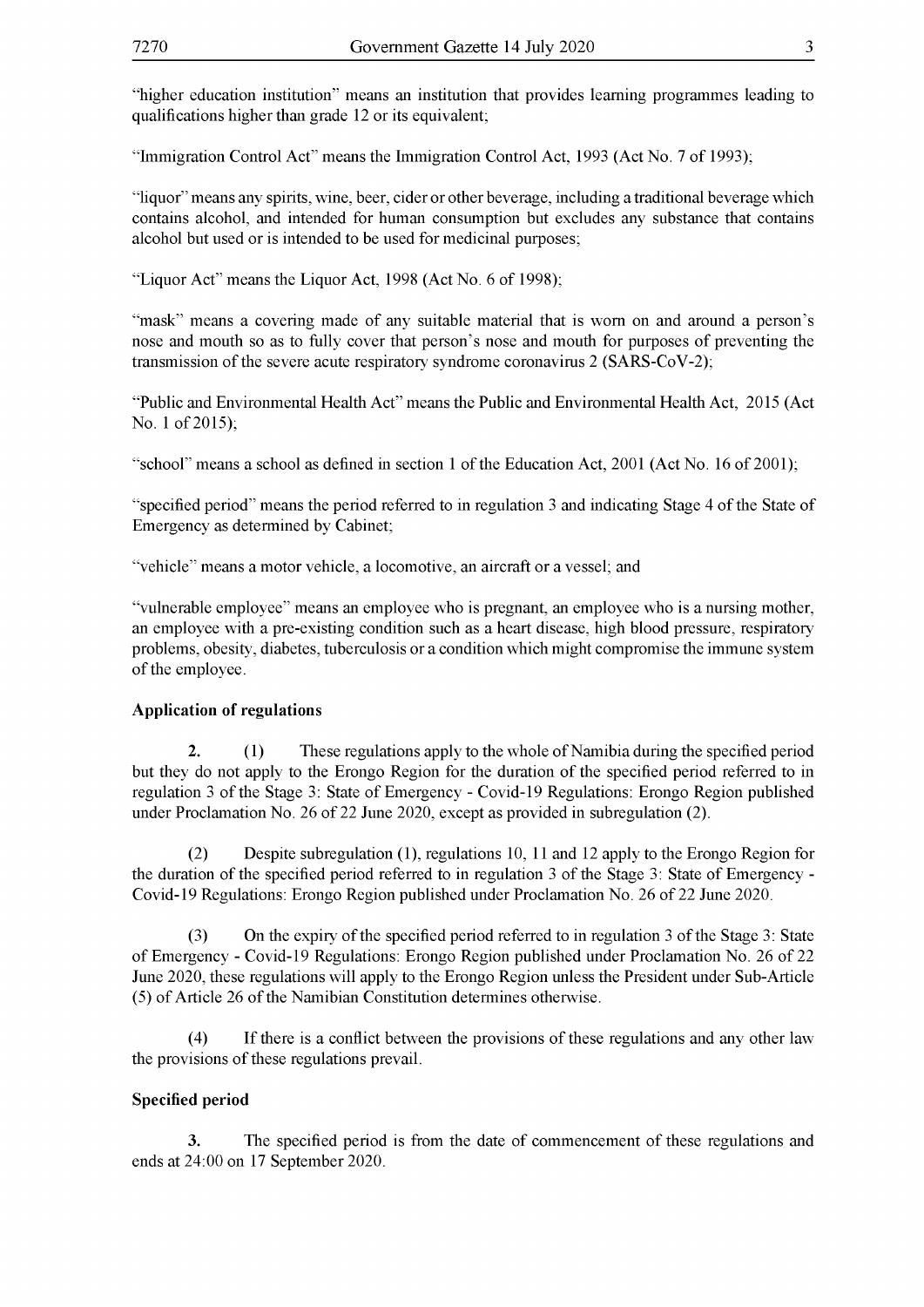#### **Restrictions relating to schools, higher education institutions and other educational institutions**

**4.** (1) Except as provided in subregulation (2), all schools, higher education institutions and other educational institutions in Namibia may resume face to face learning and training during the specified period.

- (2) During the specified period -
- (a) schools and educational institutions providing early childhood development learning, pre-primary learning and primary education at grade one to three levels must remain closed but may resume face to face learning on 7 July 2020;
- (b) schools and educational institutions providing primary education at grade seven and nine levels must remain closed but may resume face to face learning on 20 July 2020; and
- (c) schools and educational institutions providing primary education at grade four, five, six, eight and 10 levels must remain closed but may resume face to face learning on 3 August 2020.

(3) Heads of schools, higher education institutions and other educational institutions referred to in subregulation (1) and (2) must ensure that the persons accessing their premises at all times adhere to the measures to combat, prevent and suppress the spread of COVID-19 as specified in these regulations, the health regulations and other applicable regulations or directives.

#### **Wearing of masks**

**5.** (1) During the specified period every person must wear a mask whenever he or she is at or in a public place.

(2) During the specified period, wearing of a see-through face shield is permitted, provided that a mask is worn together with the face shield.

(3) An authorised officermay instructaperson who is notwearing amask as contemplated in subregulation (1) or (2) to wear a mask or to leave the public place.

(4) A person who fails or refuses to comply with an instruction given under subregulation (2) commits an offence and is on conviction liable to a fine not exceeding N\$2 000 or imprisonment for a period not exceeding six months or to both such fine and such imprisonment.

#### **Gatherings**

**6.** (1) Persons are permitted to gather for a common purpose provided that their number does not exceed 250 persons and provided that they comply with the provisions of these regulations, the health regulations and other applicable regulations or directives.

(2) Persons are prohibited from gathering for a common purpose iftheir number exceeds 250 persons, but this prohibition does not apply where -

- (a) persons are gathered at their workplace;
- (b) the gathering is by a government institution at national, regional or local level or the Cabinet or the Parliament for purposes of its normal operations;
- (c) the gathering is for purposes of court or tribunal proceedings; or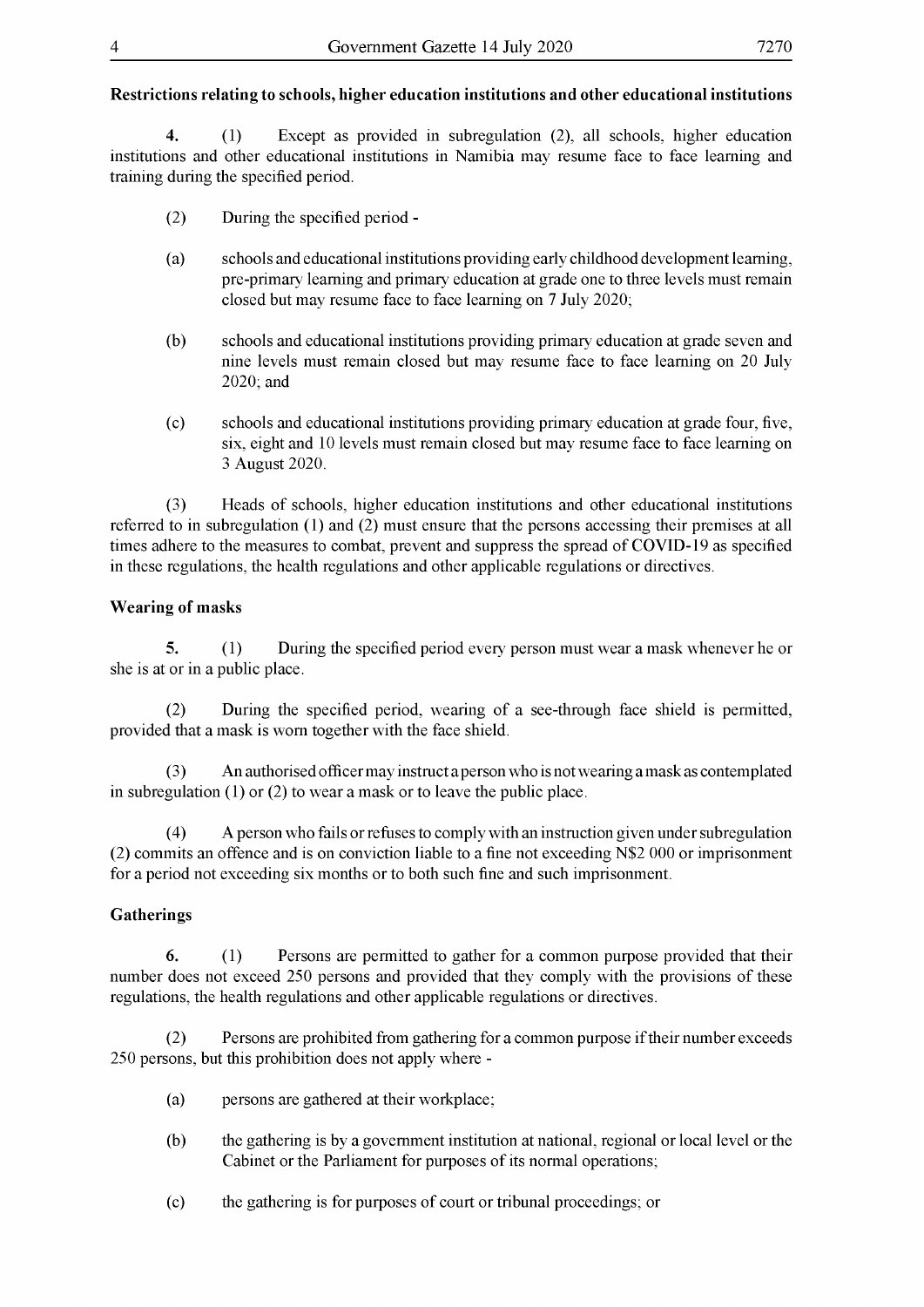(d) a group of persons independently or coincidentally find themselves at a specific place.

(3) Persons who gather in the circumstances referred to in subregulation (1) and paragraphs (a), (b), (c) and (d) of subregulation (2) must at all times adhere to the measures to combat, prevent and suppress the spread of COVID-19 as specified in these regulations, the health regulations and other applicable regulations or directives.

(4) An authorised officer may instruct a gathering, other than a gathering referred to in subregulation (1) and paragraphs (a), (b), (c) and (d) of subregulation (2), to disperse and may use all reasonable measures to cause the gathering to disperse.

(5) The person organising or hosting a gathering referred to in subregulation (1) or the head of the institution in respect of a gathering specified in paragraph (a), (b) or (c) of subregulation (2) must -

- (a) open and maintain a register of the persons who attend the gathering; or
- (b) ensure that the register of the persons referred to in paragraph (a) is opened and maintained,

for the purpose of recording the particulars of persons who attend the gathering.

(6) The person who is required to open and maintain a register in accordance with subregulation (5) must -

- (a) keep the register in a safe place for the duration of the State of Emergency;
- (b) on request, make the register available for inspection by an authorised officer; and
- (c) treat the information provided under this regulation as confidential, and may not disclose that information to any other person except as provided in paragraph (b) or when required to so disclose in terms of any law or by a court.

(7) The register referred to in subregulation (6) must contain the full name, identification number or passport number and telephone number or cellular phone number of each person who attended the gathering.

- (8) A person who -
- (a) facilitates, instigates or organises a gathering;
- (b) fails or refuses to obey an instruction issued under subregulation (4);
- (c) fails or refuses to comply with subregulation (5) or (6); or
- (d) intentionally provides false information or refuses to provide the information required under this regulation,

commits an offence and is on conviction liable to a fine not exceeding N\$2 000 or to imprisonment not exceeding six months or to both such fine and imprisonment.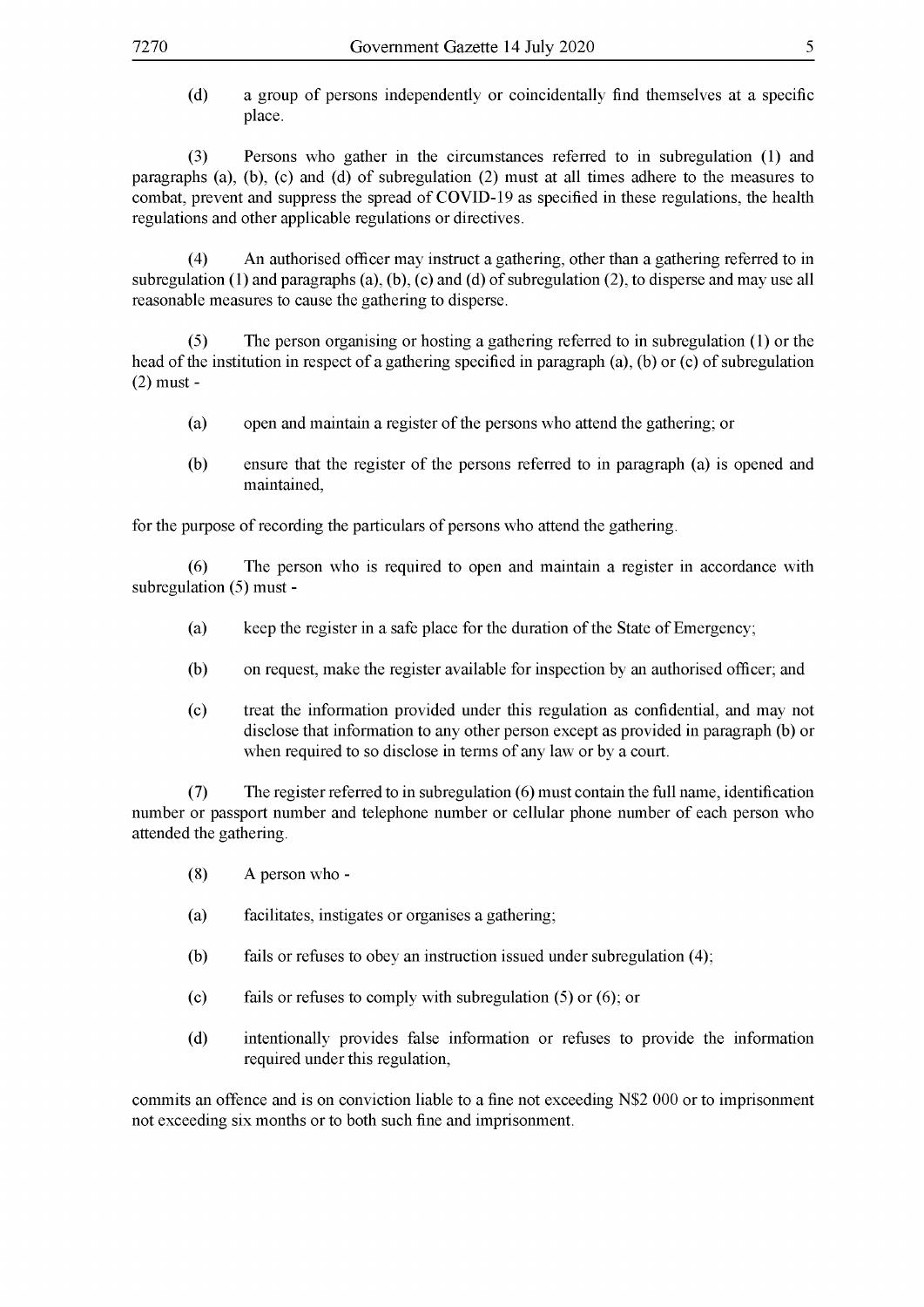#### **Restrictions relating to liquor**

**7.** (1) Despite any contrary condition applicable to any type of liquor licence issued under the Liquor Act, during the specified period -

- (a) the sale ofliquor in terms ofthat liquor licence and the purchase ofliquor may only take place -
	- (i) between the hours 09H00 and 18H00 on Mondays to Fridays; and
	- (ii) between the hours of 09H00 and 13H00 on Saturday; and
- (b) a person may not purchase or sell liquor on a Sunday or public holiday.

(2) Subregulation (1) does not apply to the holders of on-consumption liquor licences as defined in the Liquor Act, but the holders of such licences are subject to conditions relating to the sale of liquor that apply to on-consumption liquor licences.

(3) Holders of liquor licences issued in terms of the Liquor Act must ensure that persons accessing their premises at all times adhere to the measures to combat, prevent and suppress the spread of COVID-19 as specified in these regulations, the health regulations and other applicable regulations or directives.

(4) A person who contravenes or fails to comply with a provision of subregulation (1) , (2) or (3) commits an offence and is on conviction liable to a fine not exceeding N\$2 000 or imprisonment for a period not exceeding six months or to both such fine and such imprisonment.

(5) An authorised officer who is a peace officer within the meaning of the Criminal Procedure Act, 1977 (Act No. 51 of 1977) may, without a warrant, seize any liquor that is suspected to have been sold or has been purchased in contravention of this regulation and the seized liquor must, subject to changes required in the context, be dealt with in accordance with the provisions of the Liquor Act as if it were liquor seized in terms of that Act.

#### **Restrictions relating to certain businesses, operations and activities**

**8.** (1) Subject to the provisions of these regulations, all businesses operations and activities are permitted during the specified period.

- (2) The heads of the institutions of businesses, operations and activities must -
- (a) open and maintain a register ofthe persons who access their premises or attend the activities; or
- (b) ensure that the register of the persons referred to in paragraph (a) is opened and maintained,

for the purpose of recording the particulars of persons who access their premises or attend the activities.

- (3) The heads of the institutions of businesses, operations and activities must -
- (a) keep the register in a safe place for the duration of the State of Emergency;
- (b) on request, make the register available for inspection by an authorised officer; and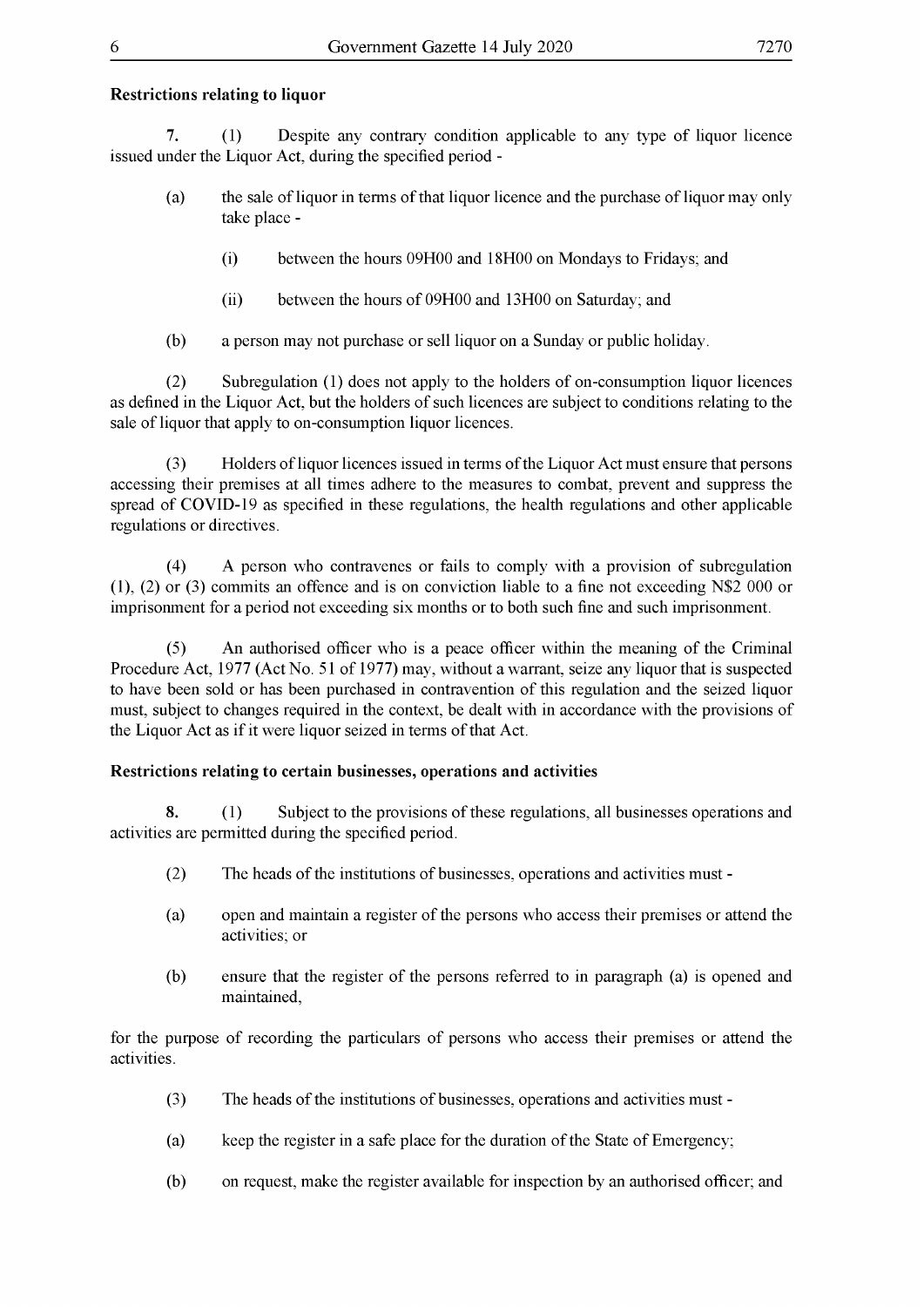(c) treat the information provided under this regulation as confidential, and may not disclose that information to any other person except as provided in paragraph (b) or when required to so disclose in terms of any law or by a court.

(4) The register referred to in subregulation  $(2)$  must contain the full name, identification number or passport number and telephone number or cellular phone number ofeach person accessing the premises of the businesses, operations and activities and the number of people inclusive of the organisers or its staffmembers may not exceed 250 people at a time.

(5) The heads of the institution of businesses, operations and activities must ensure that the persons accessing their premises at all times adhere to the measures to combat, prevent and suppress the spread of COVID-19 as specified in these regulations, the health regulations and other applicable regulations or directives.

(6) A person who contravenes or fails to comply with the provisions of subregulation (2), (3), (4) or (5) commits an offence and is on conviction liable to a fine not exceeding N\$2 000 or to imprisonment for a period not exceeding six months or to both such fine and such imprisonment.

#### **Additional provisions relating to workplace**

**9.** (1) Heads of the institutions are encouraged to allow vulnerable employees to work from home, subject to suitable arrangements between the employer and employee.

(2) Heads ofthe institutions are encouraged to provide masks to their employees.

(3) Heads ofthe institutions must ensure that their employees at all times adhere to the measures to combat, prevent and suppress the spread of COVID-19 as specified in these regulations, the health regulations and other applicable regulations or directives.

#### **Prohibition relating to entry into Namibia**

- **10.** (1) Subject to the other provisions of these regulations, every person who -
- (a) is not a Namibian citizen;
- (b) does not hold a permanent residence permit for Namibia;
- (c) is not domiciled in Namibia or otherwise lawfully resident in Namibia;
- $(d)$  is not part of a team of medical personnel that is required to provide medical services in Namibia to alleviate the COVID-19 pandemic;
- (e) is not a member ofthe diplomatic or consular staffof a country that is accredited to Namibia or in transit to another country; or
- (f) is not a spouse or child of a person referred to in paragraphs (a) to (e),

must, during the specified period, be refused entry into Namibia under section 10 ofthe Immigration Control Act.

(2) Persons permitted to enter Namibia must, two weeks before entering Namibia, in writing inform the relevant Namibian diplomatic representative in the country of intended departure of the intention to enter Namibia.

(3) Despite subregulation (1), a person who -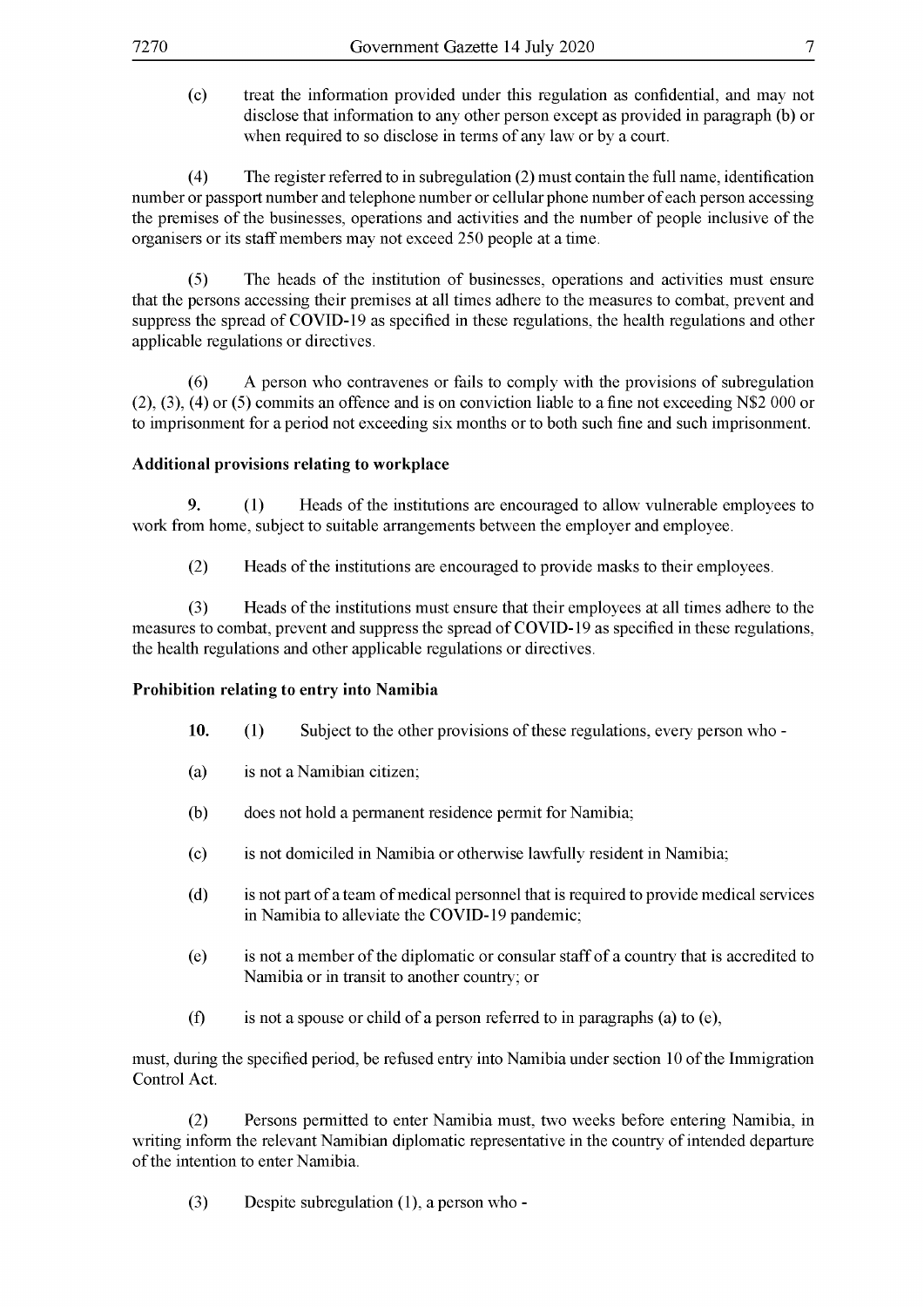- (a) is not a Namibian citizen;
- (b) does not hold a permanent residence permit for Namibia; or
- (c) is not domiciled in Namibia or otherwise lawfully resident in Namibia;

may, for the purpose of undertaking tourism activities in Namibia, subject to the Immigration Control Act and subregulation (4), enter Namibia during the period starting on 15 July 2020 and ending on 15 August 2020.

(4) Persons permitted to enter Namibia under subregulation (3) may not enter Namibia unless such persons on entering Namibia present to an authorised officer a negative SARS-COV-2 PCR test result not older than 72 hours at the time of entering Namibia, provided that the laboratory that issued the test result is certified to issue SARS-COV-2 PCR test results.

- (5) Subject to the Immigration Control Act, a person who -
- (a) is a driver of a motor vehicle, an operator of a locomotive, a pilot in command of an aircraft or a captain or master of a shipping vessel transporting goods;
- (b) performs any service relating to the operation of the vehicle referred to in paragraph (a); or
- (c) performs a necessary service relating to the transportation of goods referred to in paragraph (a),

in the course of business or trade or commerce may be allowed to enter Namibia if such entry is otherwise lawful.

 $(6)$  Despite the provisions of subregulation  $(1)$ , a person referred to in that subregulation may be allowed to enter Namibia if that person complies with or meets such requirements as may be determined by the Minister responsible for immigration issued pursuant to the Immigration Control Act.

(7) A person who contravenes or fails to comply with subregulation (1), (4) or (5) commits an offence and is on conviction liable to a fine not exceeding N\$2 000 or to imprisonment for a period not exceeding six months or to both such fine and such imprisonment.

#### **Quarantine and COVID-19 testing**

**11.** (1) Any person who enters Namibia as contemplated in regulation 10 is subject to quarantine requirements as set out in these regulations and the health regulations.

(2) All persons permitted to enter Namibia in terms of regulation 10 must on entering Namibia be tested for COVID-19 during the period of quarantine.

(3) Except where subregulations (4) and (5) apply, all persons entering Namibia during the specified period are subject to mandatory quarantine at own cost.

(4) The following categories of Namibian citizens may be quarantined at the cost of the State:

(a) students enrolled for and undertaking a course of study at a school or an educational institution in Namibia or in a foreign country;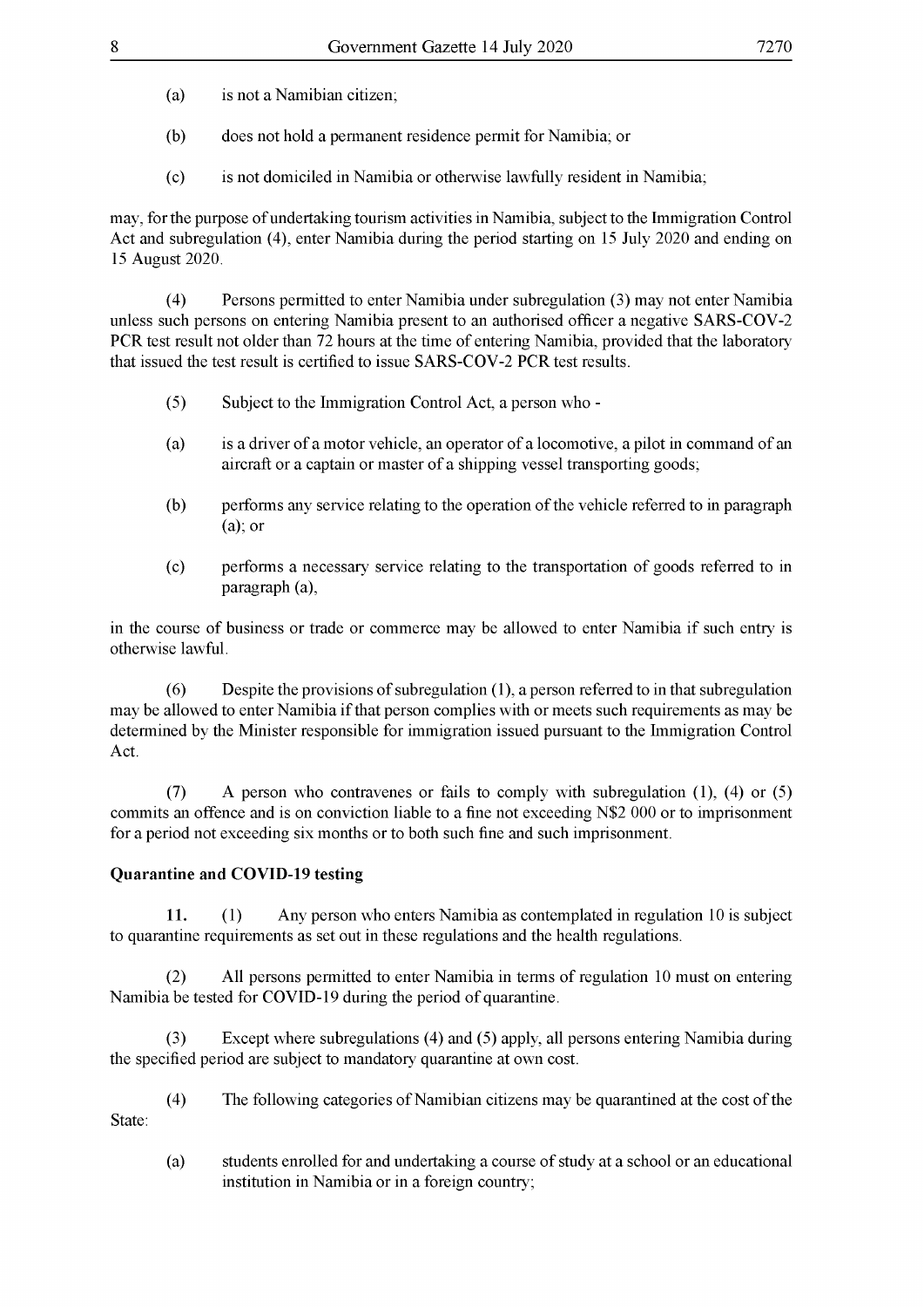- (b) State patients;
- (c) health professionals;
- (d) persons entering Namibia on humanitarian grounds;
- (e) persons entering Namibia on officialgovernment business; or
- (f) such persons as may be specified in the regulations issued under Sub-Article (5) of Article 26 of the Namibian Constitution.

(5) Namibian citizens who are unable to pay for the cost of quarantine as required by these regulations may request, in the form and manner determined under the regulations issued under Sub-Article (5) of Article 26 of the Namibian Constitution, that the State cover the cost of their quarantine.

(6) Namibian citizens who leave Namibia for private business during the specified period are, on entering Namibia during that period, subject to mandatory quarantine at own cost.

(7) A person who unreasonably refuses to be quarantined or tested as specified in subregulation (1) or (2) commits an offence and is on conviction liable to a fine not exceeding N\$2 000 or to imprisonment for a period not exceeding six months or to both such fine and such imprisonment.

#### **Restrictions relating to transportation of goods and persons**

**12.** (1) Operators of vehicles transporting goods may not transport passengers unless the persons carried in or on the vehicle are necessary for the operation of the vehicle during the course of business or trade or commerce of the operator.

(2) A person who contravenes subregulations (1) commits an offence and is on conviction liable to a fine not exceeding N\$2 000 or to imprisonment for a period not exceeding six months or to both such fine and such imprisonment.

#### **Applicability of Act No. 1 of 2015**

**13.** (1) Despite the provisions of section 96 of the Public and Environmental Health Act, the provisions of Part 3 of that Act are, for purposes of these regulations, brought into operation.

(2) In order to attain the objectives of subregulation (1), any provision of the Public Health Act, 1919 (Act No. 36 of 1919) that is inconsistent with any provision of Part 3 of the Public and Environmental Health Act is suspended to the extent of the inconsistency during the period that this regulation is in force.

(3) Despite the provisions of section 22(2) of the Public and Environmental Health Act, the disease caused by severe acute respiratory syndrome coronavirus 2 (SARS-CoV-2) is deemed to be a formidable epidemic disease and it is declared that the threatened outbreak ofthat disease necessitates the measures referred to in section  $29(1)$  of that Act.

#### **Offences and penalties**

- **14.** (1) A person commits an offence if that person -
- (a) not being an authorised officer, by words, conduct or demeanour falsely represents himself or herself to be an authorised officer;